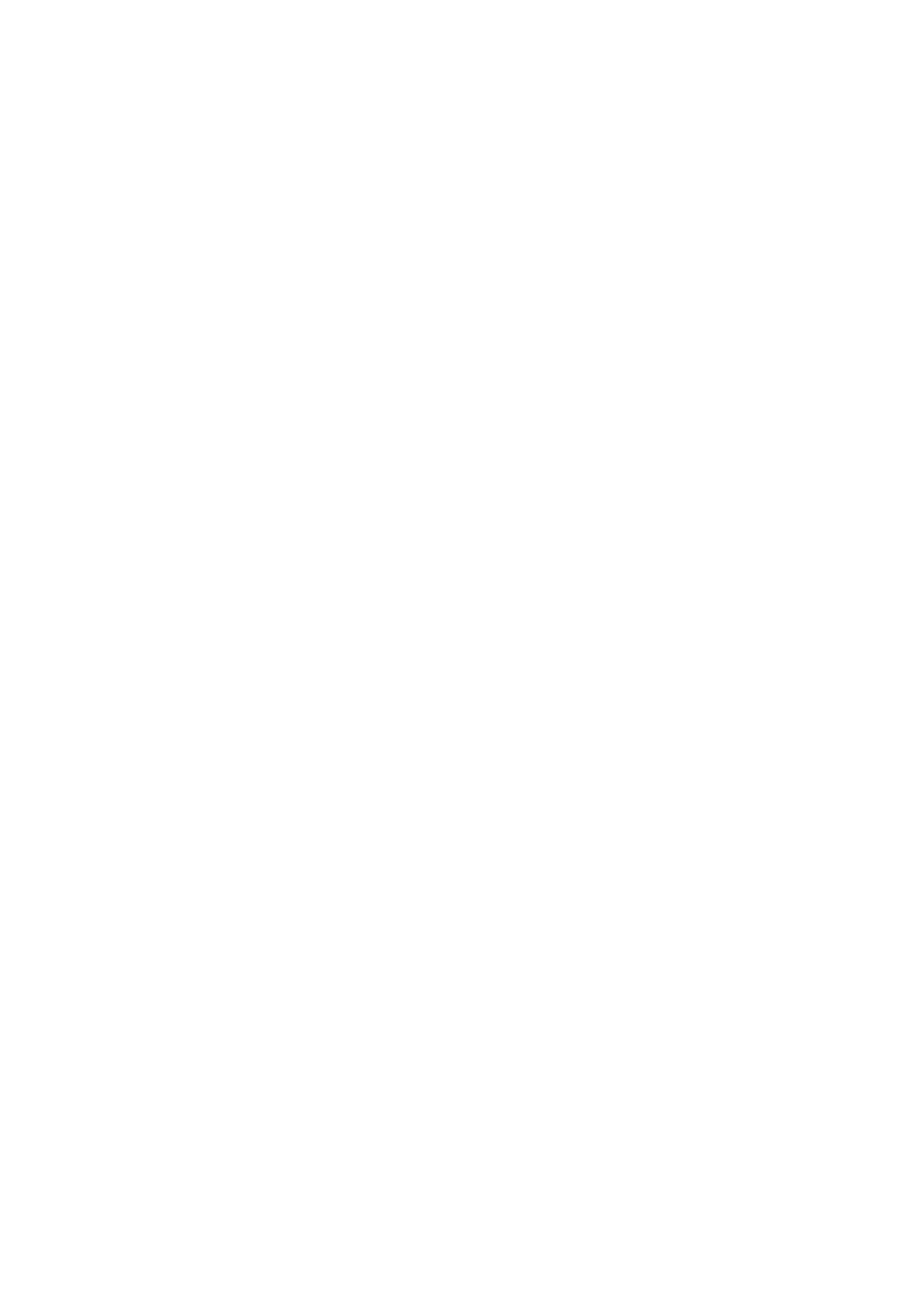Western Australia

## **Parnpajinya Community By-laws 2006**

#### CONTENTS

- 1. Introduction
- 2. How the Committee makes decisions
- 3. Giving and refusing permission
- 4. Who may be on community lands
- 5. Places that are out of bounds
- 6. Driving and traffic control
- 7. Damage
- 8. Bad behaviour
- 9. Noise at night
- 10. Other people's houses
- 11. Alcohol
- 12. Illegal drugs
- 13. Harmful substances
- 14. Police powers
- 15. Offences against these by-laws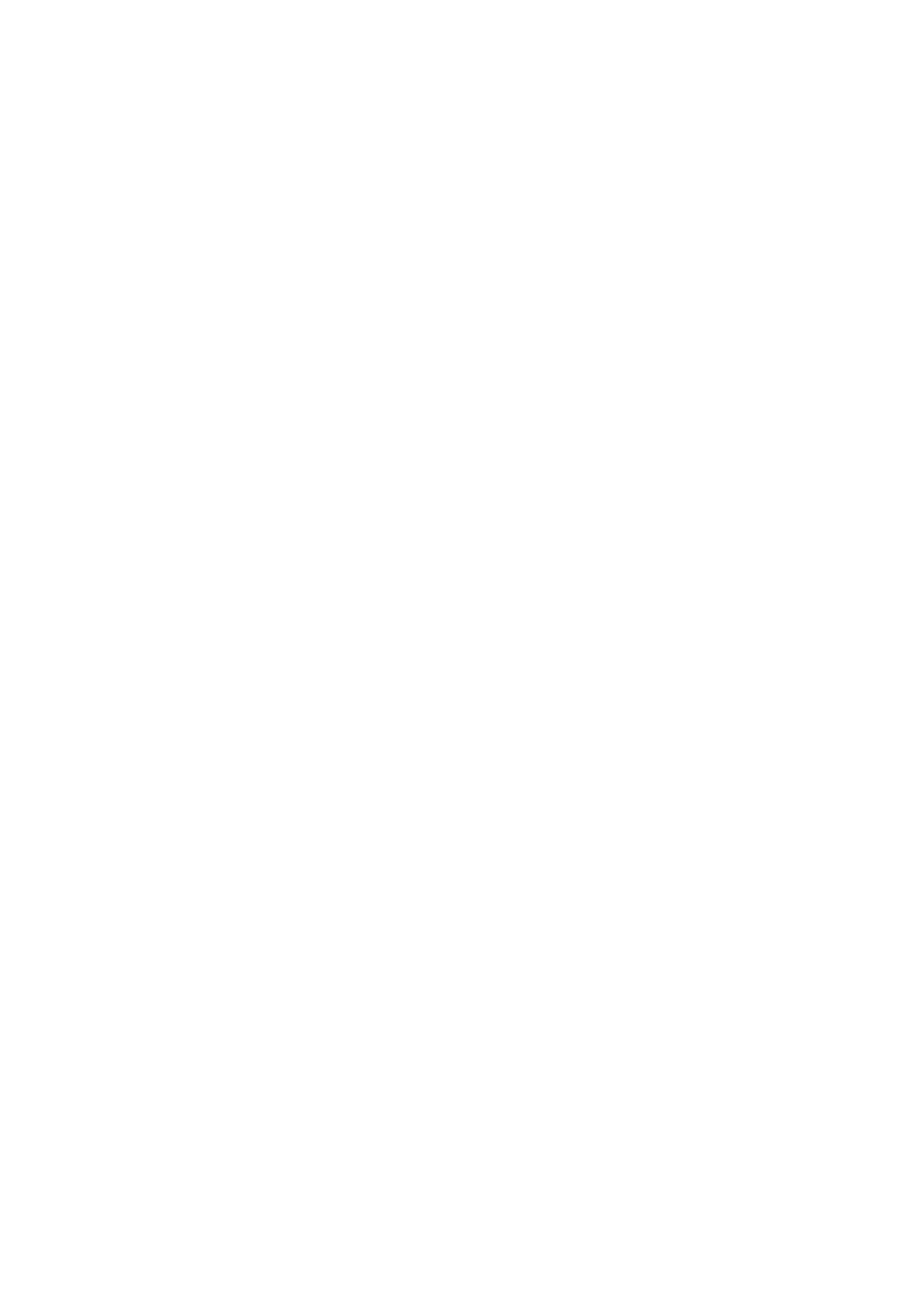Aboriginal Communities Act 1979

## **Parnpajinya Community By-laws 2006**

#### **1. Introduction**

- (1) These by-laws are the *Parnpajinya Community By-laws 2006*.
- (2) These by-laws have been made by the Committee of Management of Parnpajinya Aboriginal Association Incorporated and approved by the Governor.
- (3) The Association is an Aboriginal community to which the *Aboriginal Communities Act 1979* applies.
- (4) As that Act says, these by-laws apply to you if you are on the community lands of that Aboriginal community and it does not matter if you are a member of the community or not.
- (5) Under that Act the Governor has said which lands are the community lands of the community.
- (6) You are a member of the community if you are a member of the Association under its rules.
- (7) These by-laws are in addition to the laws of Western Australia.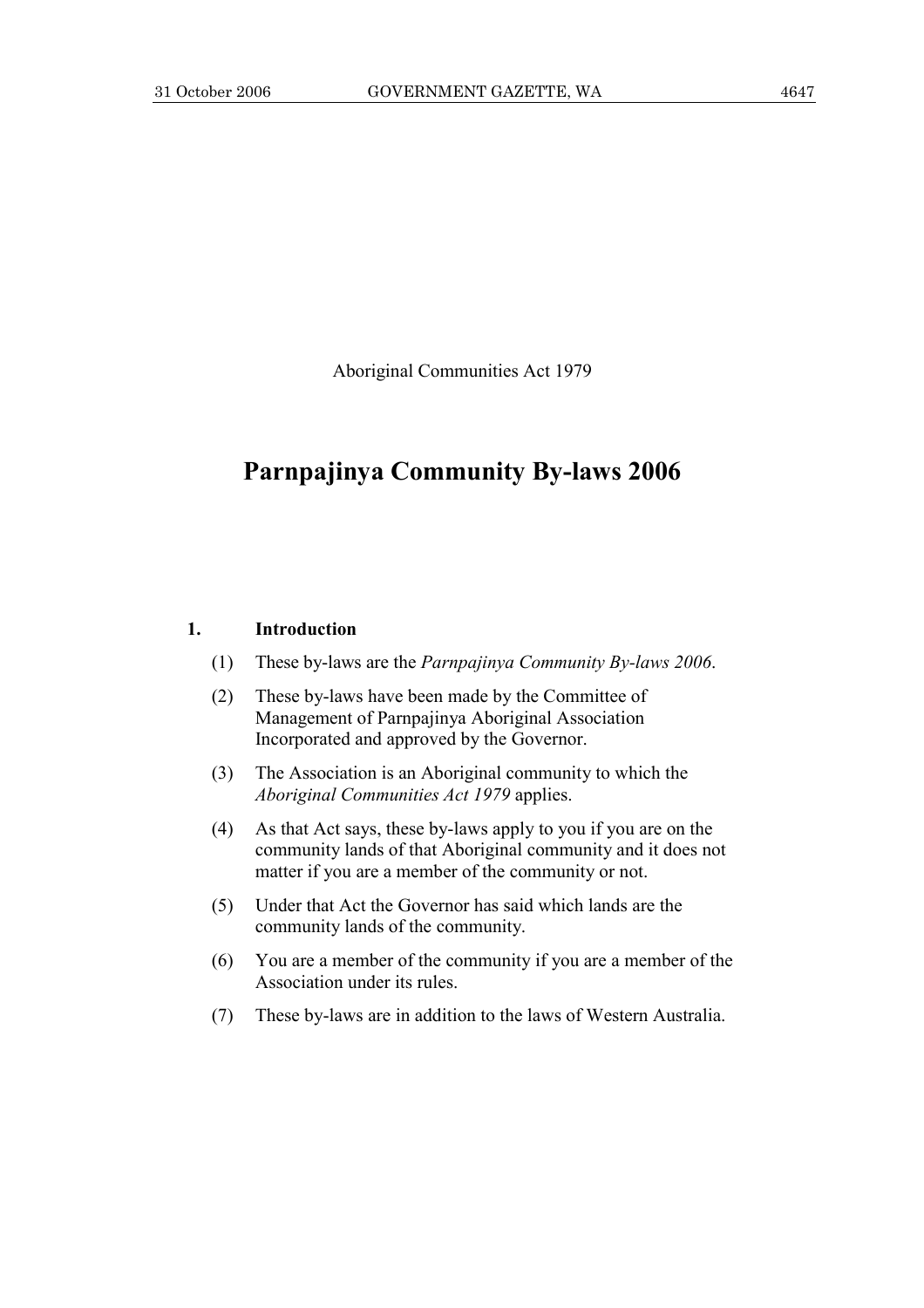**bl. 2**

#### **2. How the Committee makes decisions**

- (1) When it is making a decision under these by-laws the Committee of Management will consider the welfare of the community as the most important consideration.
- (2) The Committee does not have to give reasons for any of its decisions under these by-laws.
- (3) The Committee can tell you about a decision it has made under these by-laws by speaking or writing to you or by putting up a notice of it in a public place on the community lands.

#### **3. Giving and refusing permission**

- (1) The Committee of Management can permit a member of the Committee to make decisions on its behalf about giving, refusing or taking away permission under these by-laws and if it does it must do so in writing.
- (2) If you want the Committee's permission under these by-laws to do something, you must ask the Committee or a person who has been given permission under by-law 3(1) to make decisions.
- (3) If these by-laws allow the Committee to give permission to do something, it can instead refuse to give permission to do that thing.
- (4) If the Committee gives a person permission to do something it can also require the person to comply with conditions when doing the thing, and it can change or remove any such conditions, and it can take away permission.

#### **4. Who may be on community lands**

 (1) If you are a member of the community you can be on the community lands at any time except when you are removed by a member of the Police Force under these by-laws.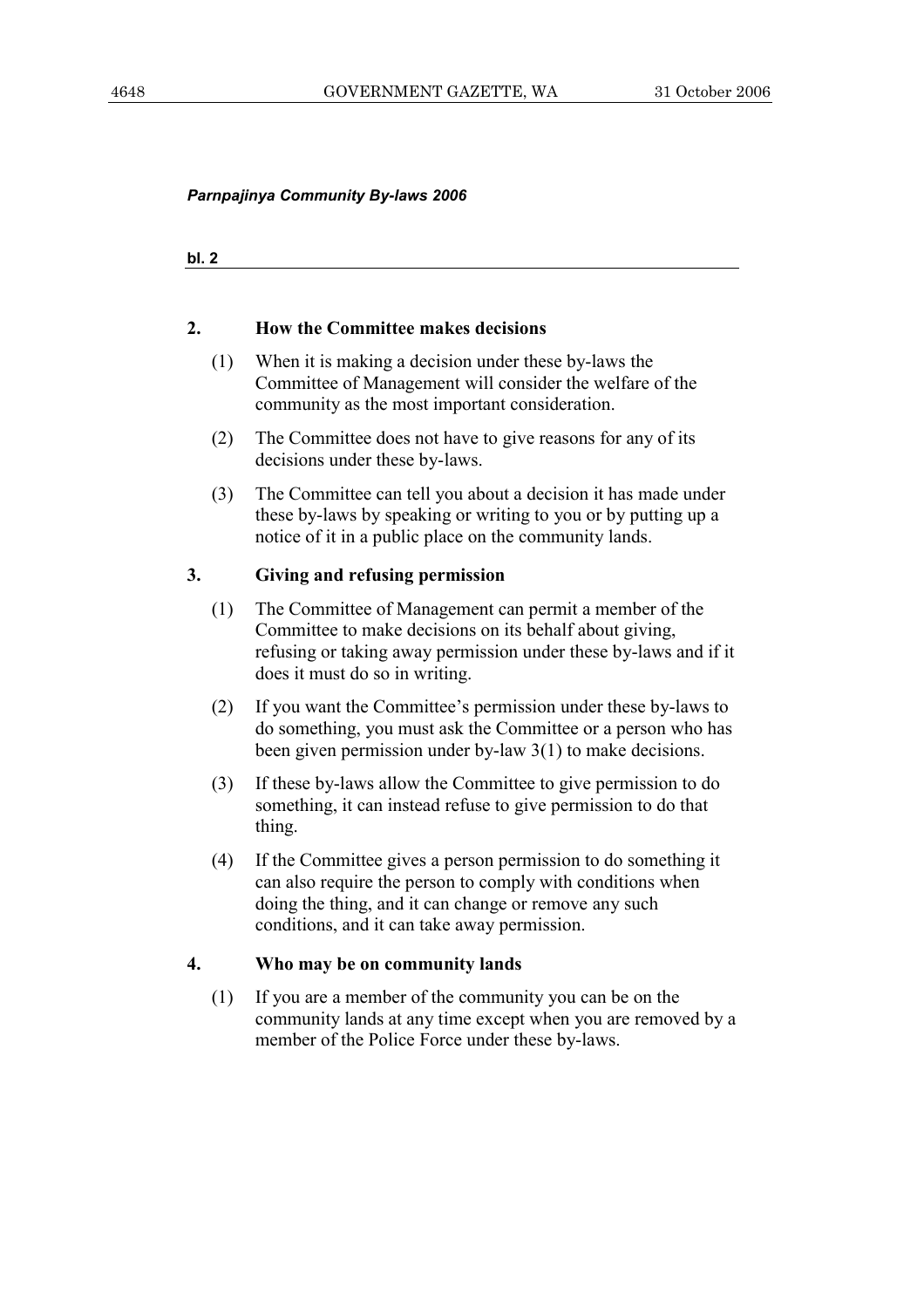**bl. 5**

 (2) If you are not a member of the community, you can only be on the community lands if you have the permission of the Committee of Management or if you have permission under another law.

#### **5. Places that are out of bounds**

- (1) The Committee of Management can decide that some places on the community lands are out of bounds to all people, or to some people, at all times or at some times.
- (2) The Committee can decide that some places are out of bounds to all vehicles, or to some vehicles, at all times or at some times.
- (3) The Committee can decide that some or all people must seek permission to enter those places.
- (4) The Committee can put up signs to say that some places are out of bounds and which people can and cannot enter them.

#### **6. Driving and traffic control**

- (1) When you are driving on the community lands you must drive carefully and not cause danger to any person.
- (2) The Committee can put up signs on the community lands telling drivers where they can drive, how fast they can drive and how they must drive.
- (3) When you are driving you must obey those signs.

#### **7. Damage**

- (1) You must not damage anything that does not belong to you, or anything that belongs to the Association.
- (2) You must not use anything that belongs to others or the Association without their permission.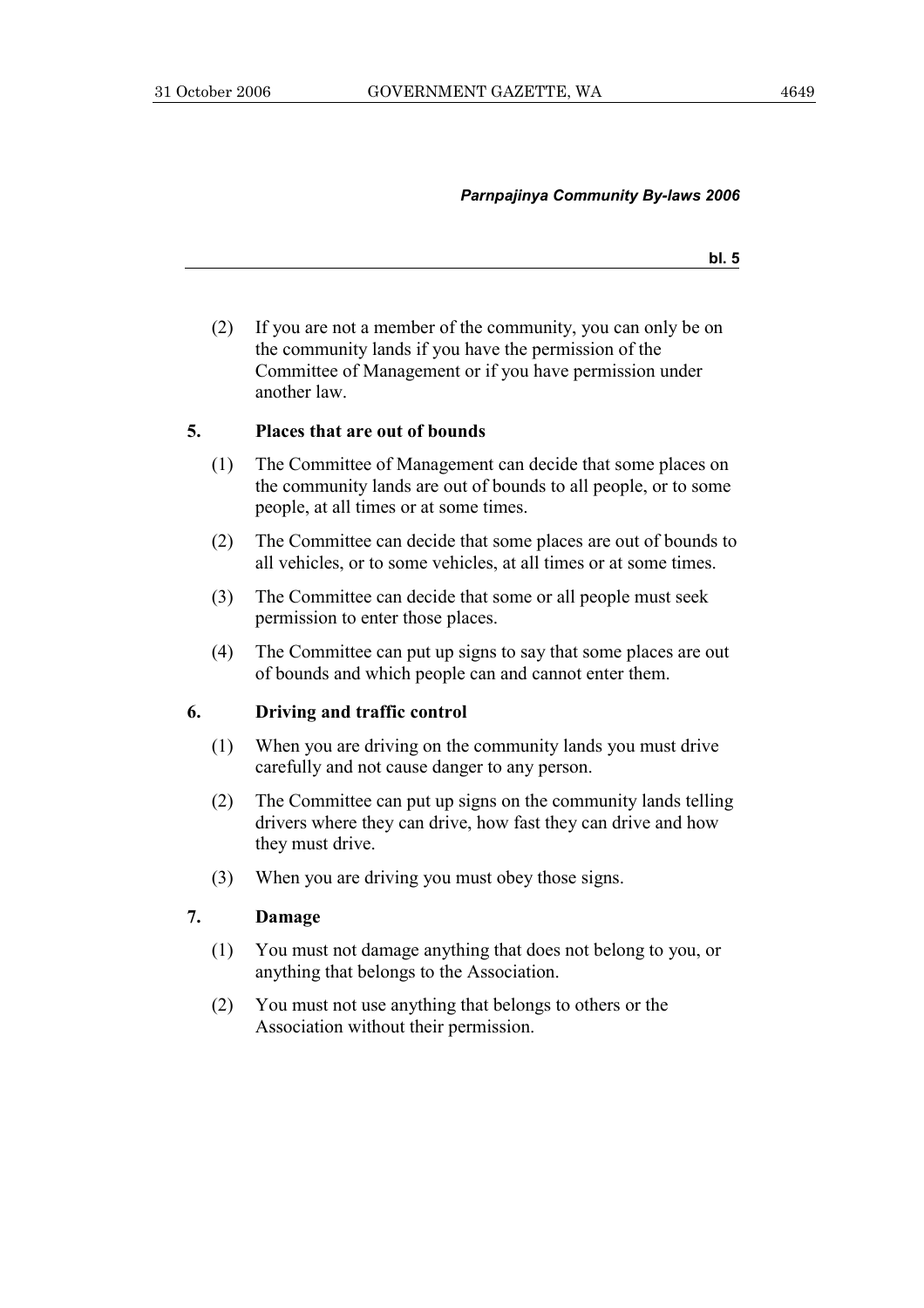**bl. 8**

#### **8. Bad behaviour**

- (1) You must not behave in an indecent or disorderly way such as by using bad or abusive language, by fighting, carrying a weapon, or being rowdy.
- (2) You must not make it difficult for the Committee of Management, its members or employees to carry out their jobs.
- (3) You must not disrupt a meeting of the Committee or the community, or any customary meeting.
- (4) If you disrupt a meeting of the Committee, the Committee can ask you to leave, and if it does, you must leave.

#### **9. Noise at night**

 You must not be a nuisance by making a loud noise or playing loud music —

- after midnight on Friday and Saturday or after 10 p.m. on other nights; and
- before 7 a.m. on any day,

without the Committee of Management's permission.

#### **10. Other people's houses**

- (1) You must not enter another person's house without their permission.
- (2) You must leave another person's house if they ask you to leave.

#### **11. Alcohol**

- $(1)$  You must not
	- bring alcohol onto the community lands; or
	- give or sell alcohol to another person; or
	- have or keep any alcohol; or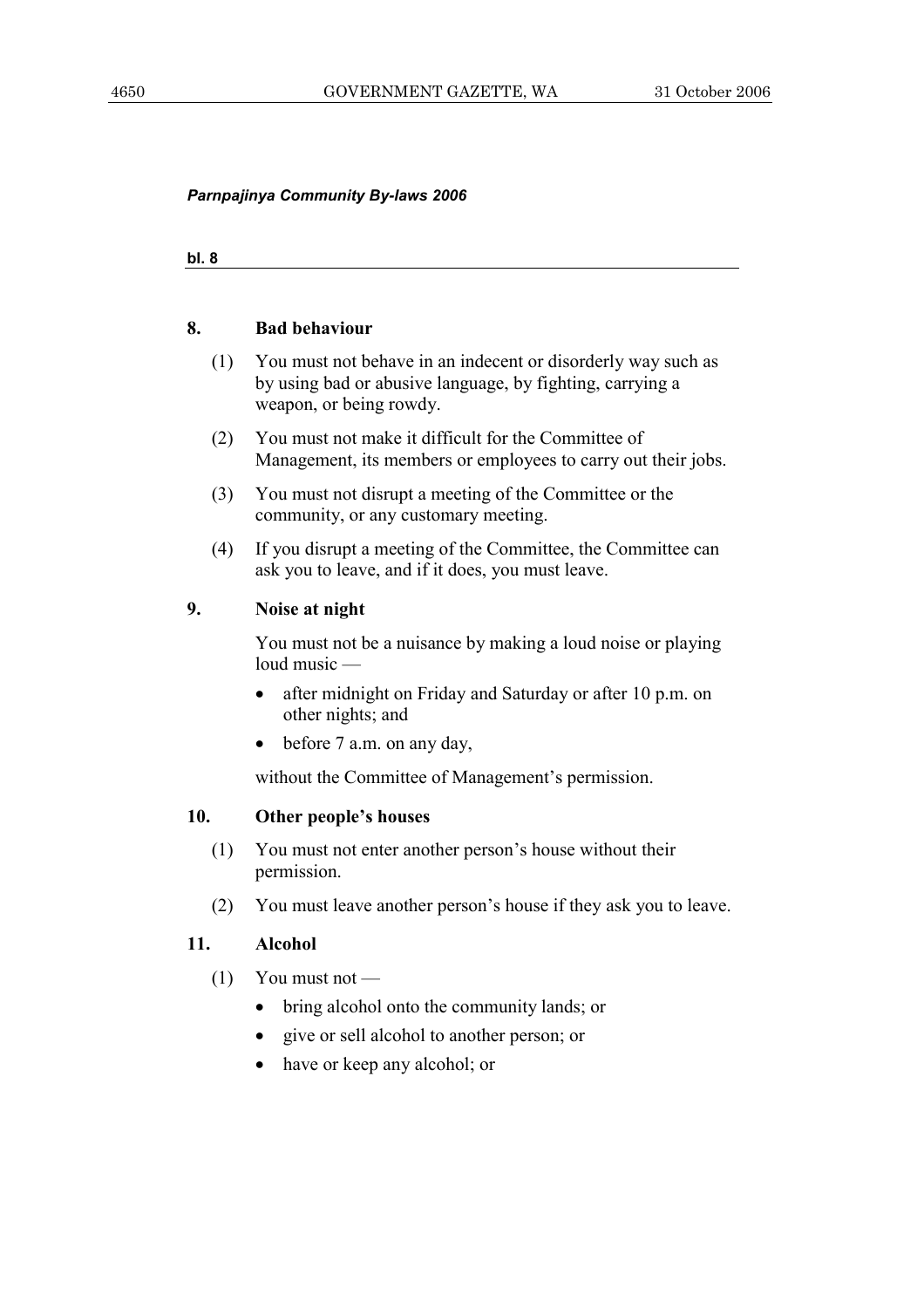**bl. 12**

- drink any alcohol; or
- be under the influence of alcohol.
- (2) If you are under the influence of alcohol, you must either leave the community lands or —
	- if you are not at home, you must go straight home; and
	- you must stay in your home until you are sober.

#### **12. Illegal drugs**

- (1) An "illegal drug" is any drug that is illegal to possess under the laws of Western Australia.
- $(2)$  You must not
	- bring an illegal drug onto the community lands; or
	- give or sell an illegal drug to another person; or
	- have or keep an illegal drug; or
	- deliberately swallow or inhale or inject yourself with an illegal drug; or
	- be under the influence of an illegal drug.
- (3) This by-law does not stop you taking any medication in the way that it is meant to be taken or any drug that has been prescribed for you by a doctor or nurse.

#### **13. Harmful substances**

- (1) A "harmful substance" is any substance that is not meant to be swallowed, inhaled or injected by you, and that may harm your health if you swallow, inhale or inject it, such as glue or petrol.
- (2) You must not
	- give or sell a harmful substance to another person if there are reasonable grounds to suspect the other person will swallow, inhale or inject it or give or sell it for any of those purposes; or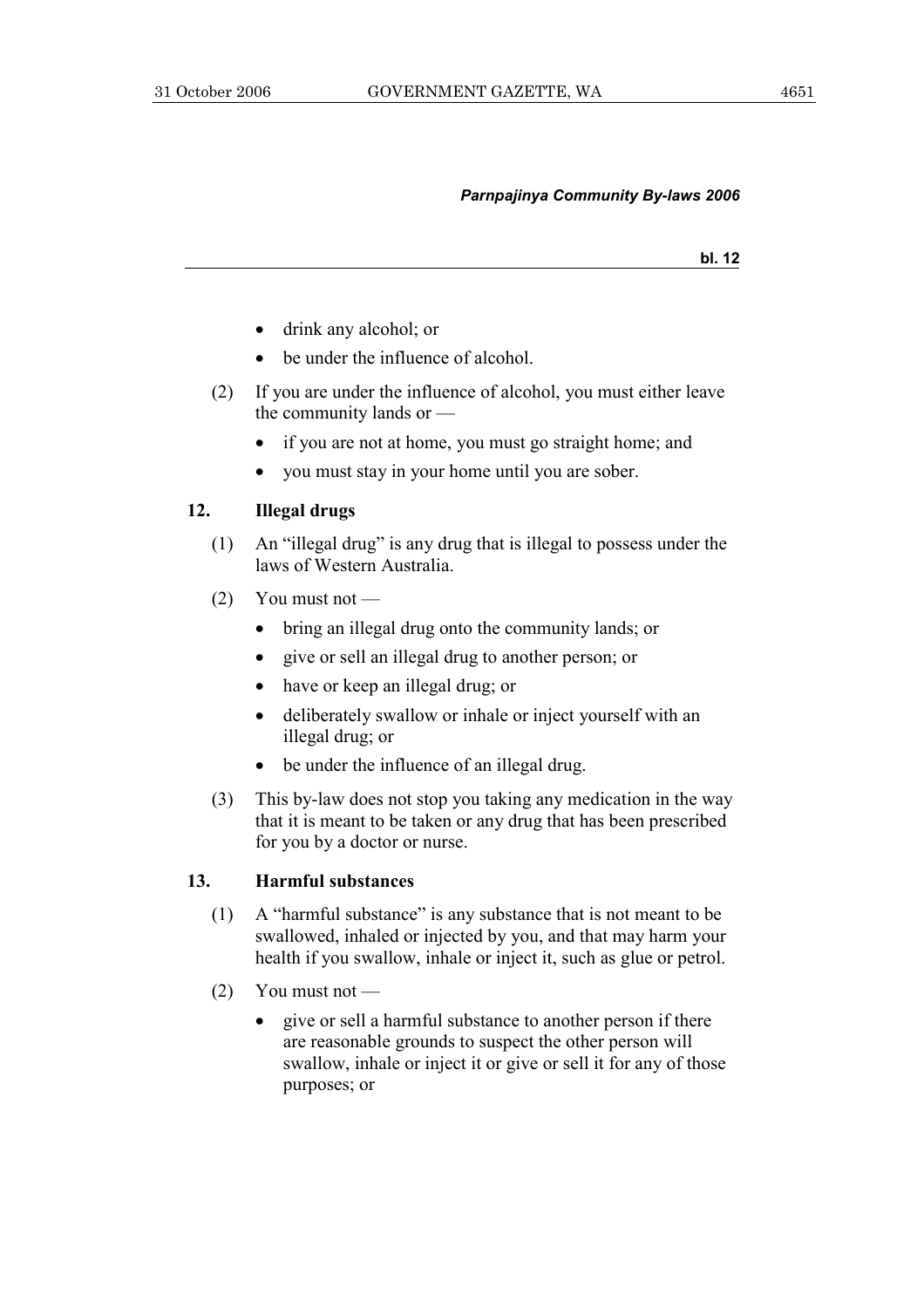#### **bl. 14**

- have or keep a harmful substance for the purpose of swallowing, inhaling or injecting it; or
- deliberately swallow or inhale or inject yourself with a harmful substance.

#### **14. Police powers**

- (1) If a member of the Police Force believes a person is breaking, or has broken, one of these by-laws they can ask the person for the person's name and address.
- (2) If a member of the Police Force asks you for your name and address under by-law 14(1), you must tell them.
- (3) If a member of the Police Force believes that a person
	- is breaking, or has broken, one of these by-laws; or
	- is going to injure other people or damage property,

 that member of the Police Force can arrest the person and remove him or her from the community lands.

- (4) A member of the Police Force can remove from the community lands any thing, including but not limited to vehicles, if they believe it is connected with, or is evidence of, a breach of these by-laws.
- (5) Any member of the Police Force can enforce these by-laws, including by —
	- using existing police powers; and
	- charging people who break these by-laws.

#### **15. Offences against these by-laws**

- (1) You commit an offence against these by-laws if you do not  $obey$  —
	- one of these by-laws; or
	- a condition that was imposed by the Committee of Management when it gave you permission under these by-laws to do something.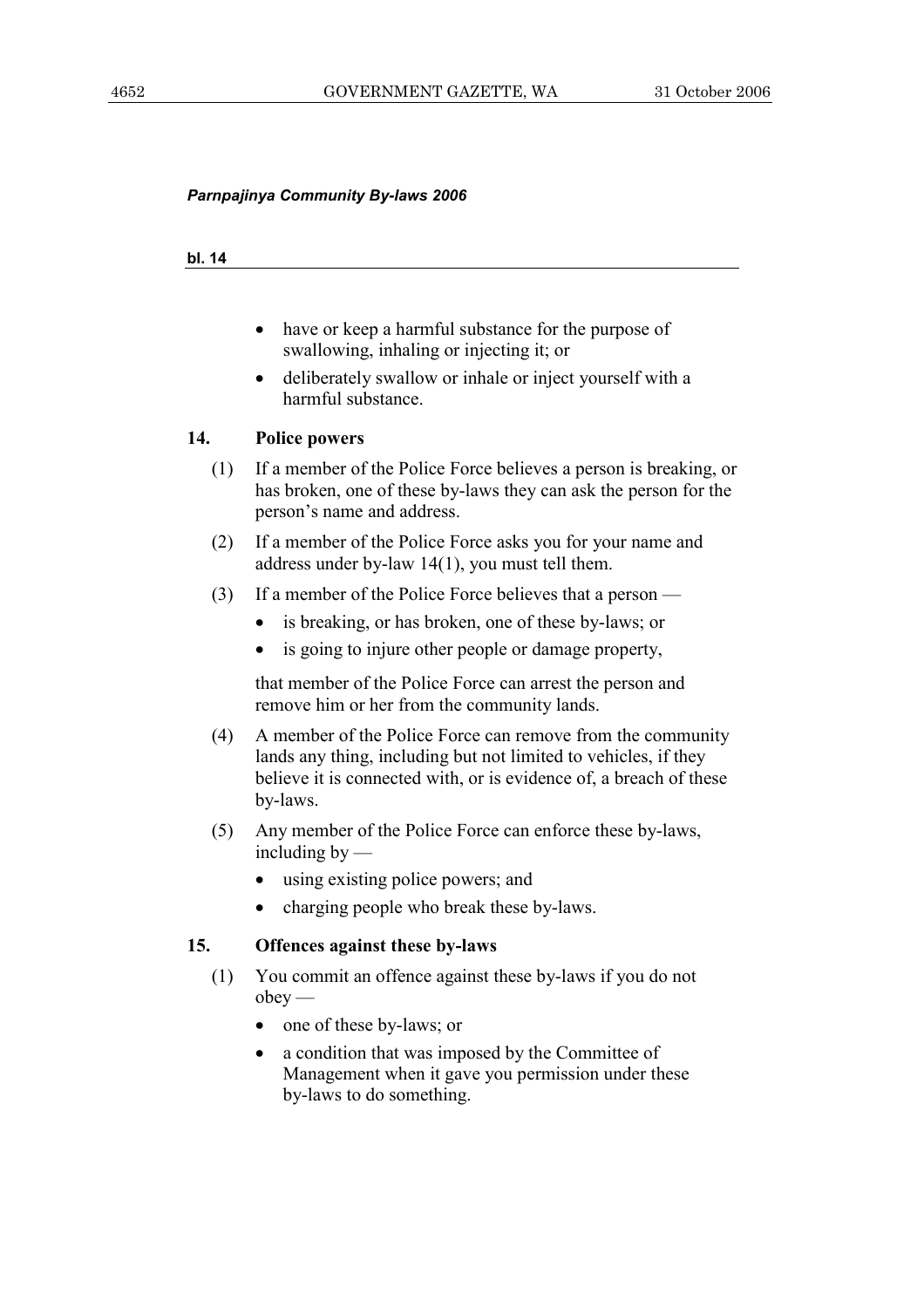**bl. 15**

- (2) You will not be guilty of an offence against these by-laws if you show the court that at the time of the offence you were a member of the community and that what you did was a custom of the community.
- (3) If a court finds you guilty of an offence against these by-laws you can be fined no more than \$5 000.
- (4) If a court finds you guilty of an offence against these by-laws and finds that when you committed the offence you damaged the property of another person or of the Association, the court may order you to pay compensation of not more than \$250 to the other person or to the Association.

The Common Seal of Parnpajinya Aboriginal Association Incorporated was put here with the express authority of the Committee of Management in the presence of either the chairperson, vice-chairperson, secretary or treasurer —

| <b>GAVIN JACKSON</b><br>Office:    | <b>BARBARA BYNDER</b>                 |
|------------------------------------|---------------------------------------|
| <b>EILEEN CHARLES</b><br>Office:   | <b>ALLAN CHARLES</b>                  |
| <b>KEVIN HESLINGTON</b><br>Office: | <b>HEATHER CHARLES</b>                |
| PETER TINKER<br>Office:            | <b>ALISTAIR SAMMY</b>                 |
| <b>TERRY SAILOR</b><br>Office:     | <b>VIRGINIA BOOTH</b><br>Chairperson. |

Date 4 October 2006.

Approved by the Governor in Executive Council on 24 October 2006.

M. C. WAUCHOPE, Clerk of the Executive Council.